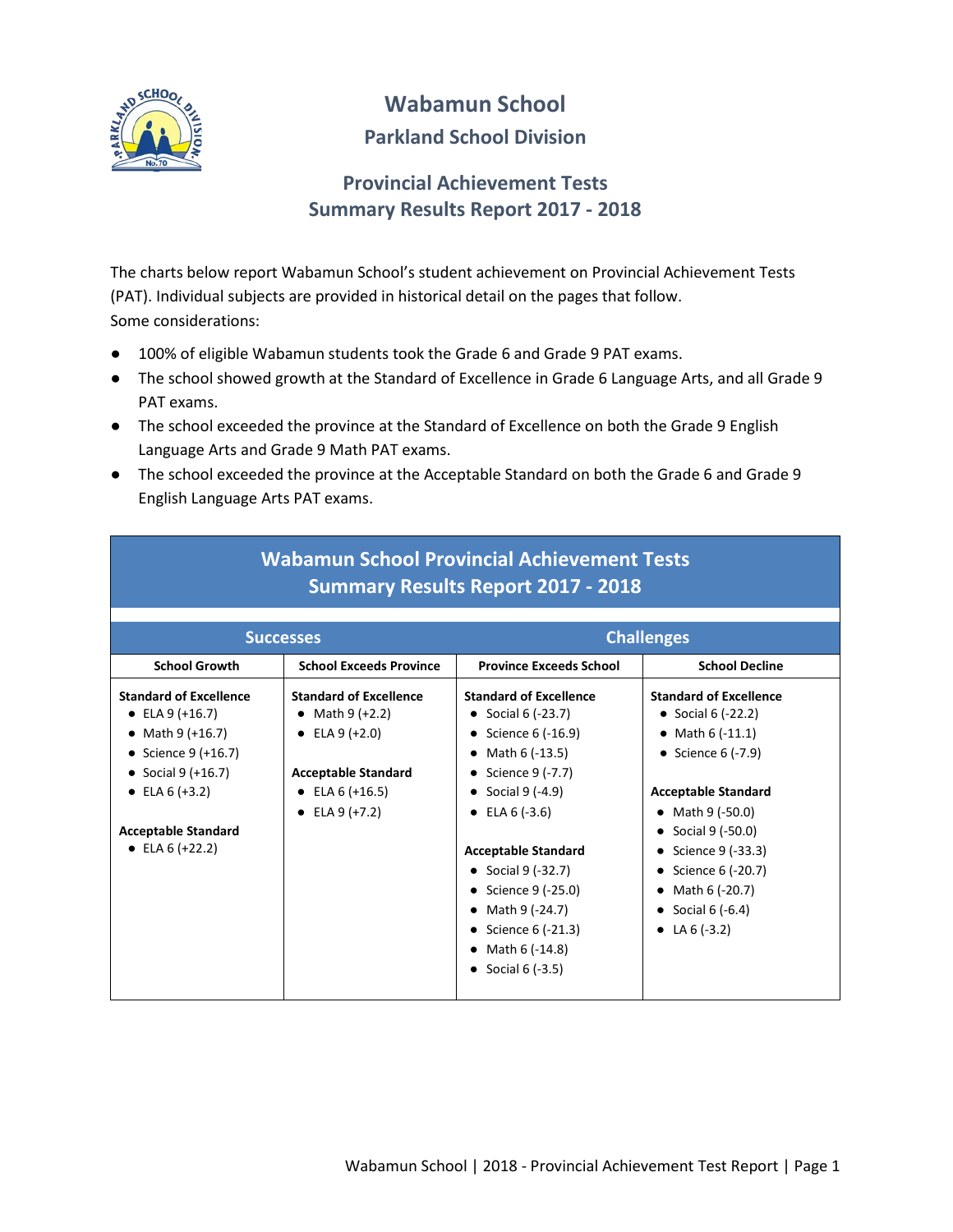#### **PROVINCIAL ACHIEVEMENT TESTS**

The great majority of Parkland School Division students write the Provincial Achievement Tests. Participation rates are helpful at understanding performance standards that are based on all students enrolled. +/- Represents the change in performance from previous year

| Subject                                    |                | <b>ENGLISH LANGUAGE ARTS 6</b> |      |      |                             |      |            |                       |                |         |  |  |  |
|--------------------------------------------|----------------|--------------------------------|------|------|-----------------------------|------|------------|-----------------------|----------------|---------|--|--|--|
| Standard                                   | <b>Alberta</b> |                                |      |      | <b>Parkland School Div.</b> |      |            | <b>Wabamun School</b> |                |         |  |  |  |
|                                            | 2016           | 2017                           | 2018 | 2016 | 2017                        | 2018 | 2016       | 2017                  | 2018           | $+/-$   |  |  |  |
| Acceptable                                 | 82.9           | 82.5                           | 83.5 | 85.2 | 84.2                        | 84.9 | 78.6       | 77.8                  | 100.0          | $+22.2$ |  |  |  |
| Excellence                                 | 20.4           | 18.9                           | 17.9 | 15.9 | 15.2                        | 13.1 | 14.3       | 11.1                  | 14.3           | $+3.2$  |  |  |  |
|                                            |                |                                |      |      |                             |      |            |                       |                |         |  |  |  |
| 2018 Participation amount by percentage of |                |                                |      |      | <b>Alberta</b>              |      | <b>PSD</b> |                       | Wabamun School |         |  |  |  |
| students                                   |                |                                |      |      | 90.6%                       |      | 94.7%      |                       | 100.0%         |         |  |  |  |

| Subject                                    | <b>MATHEMATICS 6</b> |                |      |                             |                |      |                |      |                       |         |
|--------------------------------------------|----------------------|----------------|------|-----------------------------|----------------|------|----------------|------|-----------------------|---------|
| Standard                                   |                      | <b>Alberta</b> |      | <b>Parkland School Div.</b> |                |      | Wabamun School |      |                       |         |
|                                            | 2016                 | 2017           | 2018 | 2016                        | 2017           | 2018 | 2016           | 2017 | 2018                  | $+/-$   |
| Acceptable                                 | 71.4                 | 68.4           | 71.9 | 69.7                        | 62.4           | 68.0 | 57.1           | 77.8 | 57.1                  | $-20.7$ |
| Excellence                                 | 13.8                 | 12.3           | 13.5 | 8.2                         | 7.3            | 7.5  | 0.0            | 11.1 | 0.0                   | $-11.1$ |
|                                            |                      |                |      |                             |                |      |                |      |                       |         |
| 2018 Participation amount by percentage of |                      |                |      |                             | <b>Alberta</b> |      | <b>PSD</b>     |      | <b>Wabamun School</b> |         |
| students                                   |                      |                |      |                             | 90.5%          |      | 94.2%          |      | 100.0%                |         |

| Subject                                    | <b>SCIENCE 6</b> |      |      |      |                             |      |            |                       |                       |         |  |
|--------------------------------------------|------------------|------|------|------|-----------------------------|------|------------|-----------------------|-----------------------|---------|--|
| Standard                                   | <b>Alberta</b>   |      |      |      | <b>Parkland School Div.</b> |      |            | <b>Wabamun School</b> |                       |         |  |
|                                            | 2016             | 2017 | 2018 | 2016 | 2017                        | 2018 | 2016       | 2017                  | 2018                  | $+/-$   |  |
| Acceptable                                 | 77.6             | 76.6 | 78.4 | 79.2 | 76.3                        | 78.0 | 71.4       | 77.8                  | 57.1                  | $-20.7$ |  |
| Excellence                                 | 27.7             | 29.5 | 31.2 | 19.1 | 23.5                        | 23.1 | 7.1        | 22.2                  | 14.3                  | $-7.9$  |  |
|                                            |                  |      |      |      |                             |      |            |                       |                       |         |  |
| 2018 Participation amount by percentage of |                  |      |      |      | <b>Alberta</b>              |      | <b>PSD</b> |                       | <b>Wabamun School</b> |         |  |
| students                                   |                  |      |      |      | 90.3%                       |      | 94.6%      |                       | 100.0%                |         |  |

| Subject                                    |                | <b>SOCIAL STUDIES 6</b> |      |      |                             |      |            |                |                       |         |  |  |
|--------------------------------------------|----------------|-------------------------|------|------|-----------------------------|------|------------|----------------|-----------------------|---------|--|--|
| Standard                                   | <b>Alberta</b> |                         |      |      | <b>Parkland School Div.</b> |      |            | Wabamun School |                       |         |  |  |
|                                            | 2016           | 2017                    | 2018 | 2016 | 2017                        | 2018 | 2016       | 2017           | 2018                  | $+/-$   |  |  |
| Acceptable                                 | 71.1           | 72.6                    | 74.9 | 69.7 | 70.7                        | 73.6 | 64.3       | 77.8           | 71.4                  | $-6.4$  |  |  |
| Excellence                                 | 22.6           | 22.4                    | 23.7 | 14.0 | 18.1                        | 16.7 | 7.1        | 22.2           | 0.0                   | $-22.2$ |  |  |
|                                            |                |                         |      |      |                             |      |            |                |                       |         |  |  |
| 2018 Participation amount by percentage of |                |                         |      |      | <b>Alberta</b>              |      | <b>PSD</b> |                | <b>Wabamun School</b> |         |  |  |
| students                                   |                |                         |      |      | 90.1%                       |      | 94.8%      |                | 100.0%                |         |  |  |